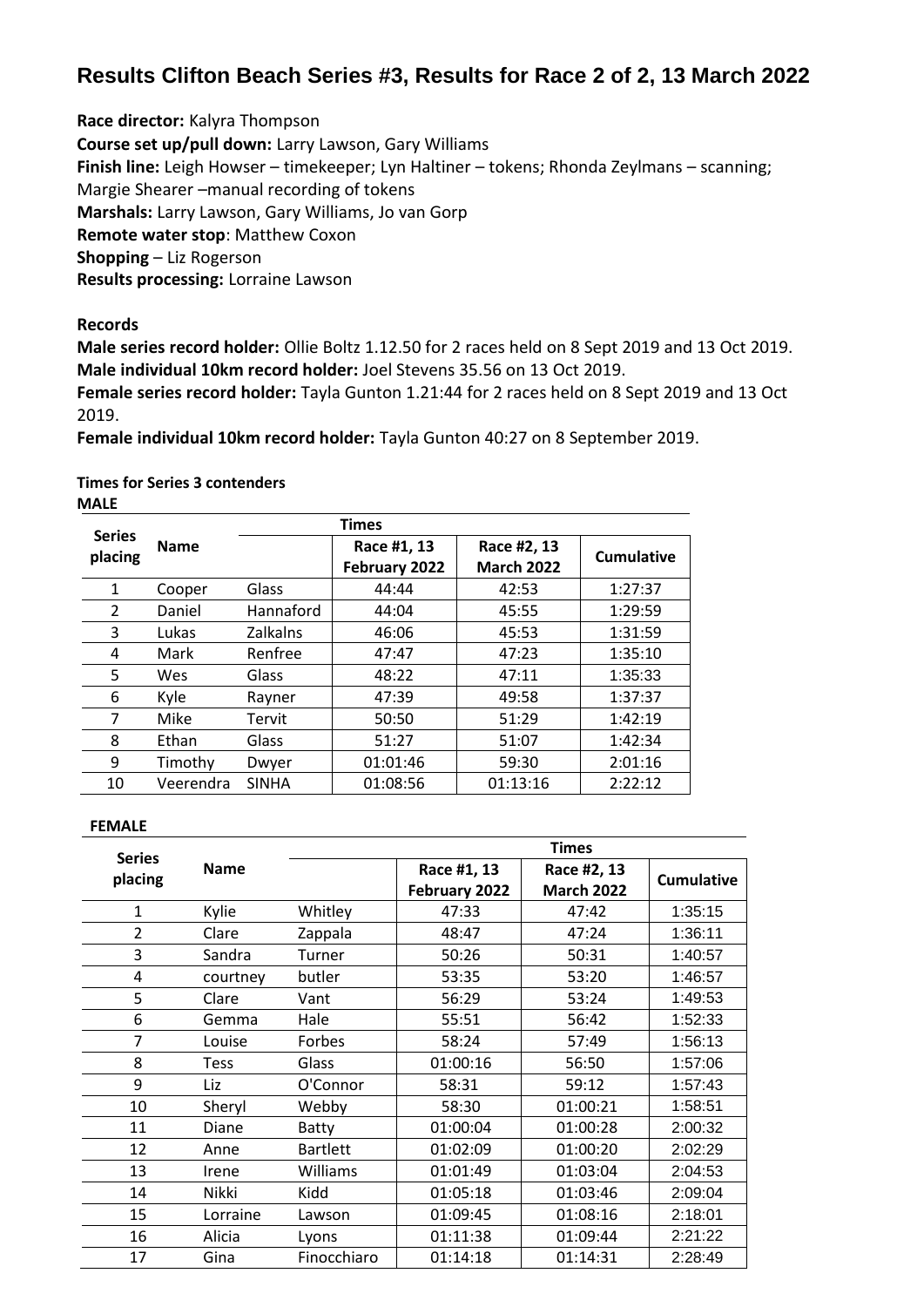| 18 | Leith | Wallace | 11.22<br>. רר<br>01.L1.LJ | 01:22:01 | $\cdot$ 1 $\sim$<br>43:24 |
|----|-------|---------|---------------------------|----------|---------------------------|
|    |       |         |                           |          |                           |

*Results for Clifton Beach Series #3, Race 2, 13 March 2022*

*10km*

| <b>Overall finish</b> | BIB#           | <b>Name</b> |                 | <b>Time</b> | Age      | Age category   |
|-----------------------|----------------|-------------|-----------------|-------------|----------|----------------|
| position              |                |             |                 |             | category | placing        |
| $\mathbf{1}$          | 77             | Levi        | Chalmers        | 40:27       | M 30-39  | $\mathbf{1}$   |
| $\overline{2}$        | 20             | Jake        | Turner          | 42:32       | M 16-17  | $\mathbf{1}$   |
| 3                     | 25             | Cooper      | Glass           | 42:53       | M 12-15  | $\mathbf{1}$   |
| 4                     | 60             | Lukas       | Zalkalns        | 45:53       | M 40-49  | $\mathbf 1$    |
| 5                     | 74             | Daniel      | Hannaford       | 45:55       | M 30-39  | $\overline{2}$ |
| 6                     | 28             | Wes         | Glass           | 47:11       | M 30-39  | 3              |
| 7                     | 59             | Mark        | Renfree         | 47:23       | M 30-39  | 4              |
| 8                     | 9              | Clare       | Zappala         | 47:24       | F 18-29  | $\mathbf{1}$   |
| 9                     | 24             | Kylie       | Whitley         | 47:42       | F40-49   | $\mathbf{1}$   |
| 10                    | 22             | anna        | terry           | 48:23       | F 18-29  | $\overline{2}$ |
| 11                    | 3              | Kyle        | Rayner          | 49:58       | M 18-29  | $\mathbf{1}$   |
| 12                    | 35             | Sandra      | Turner          | 50:31       | F40-49   | $\overline{2}$ |
| 13                    | 48             | Ethan       | Glass           | 51:07       | M U12    | $\mathbf{1}$   |
| 14                    | 15             | Mike        | Tervit          | 51:29       | M 40-49  | $\overline{2}$ |
| 15                    | 73             | courtney    | butler          | 53:20       | F 30-39  | $\mathbf{1}$   |
| 16                    | 64             | Clare       | Vant            | 53:24       | F 30-39  | $\overline{2}$ |
| 17                    | 52             | Damien      | <b>KNIGHT</b>   | 53:53       | M 40-49  | 3              |
| 18                    | 39             | Gemma       | Hale            | 56:42       | F 30-39  | 3              |
| 19                    | 27             | <b>Tess</b> | Glass           | 56:50       | F 30-39  | 4              |
| 20                    | 63             | Louise      | Forbes          | 57:49       | F 18-29  | 3              |
| 21                    | 10             | Liz         | O'Connor        | 59:12       | F 50-59  | $\mathbf{1}$   |
| 22                    | 55             | Timothy     | Dwyer           | 59:30       | M 60-69  | $\mathbf{1}$   |
| 23                    | 13             | Anne        | <b>Bartlett</b> | 1:00:20     | F 50-59  | $\overline{2}$ |
| 24                    | 23             | Mel         | Veivers         | 1:00:20     | F40-49   | 3              |
| 25                    | 65             | Sheryl      | Webby           | 1:00:21     | F 60-69  | $\mathbf{1}$   |
| 26                    | 16             | Diane       | Batty           | 1:00:28     | F 60-69  | $\overline{2}$ |
| 27                    | 81             | Peter       | Wieland         | 1:01:21     | M 60-69  | $\overline{2}$ |
| 28                    | 19             | Natalie     | park            | 1:01:33     | F 30-39  | 5              |
| 29                    | 30             | Helga       | Scott           | 1:02:16     | F40-49   | 4              |
| 30                    | 40             | Irene       | Williams        | 1:03:04     | F 50-59  | 3              |
| 31                    | 32             | Nikki       | Kidd            | 1:03:46     | F 30-39  | 6              |
| 32                    | 8              | Lorraine    | Lawson          | 1:08:16     | F 50-59  | 4              |
| 33                    | 80             | Vanessa     | Allen           | 1:09:00     | F40-49   | 5              |
| 34                    | 17             | Alicia      | Lyons           | 1:09:44     | F 30-39  | $\overline{7}$ |
| 35                    | 51             | Veerendra   | Sinha           | 1:13:16     | M 50-59  | $\mathbf{1}$   |
| 36                    | 12             | Gina        | Finocchiaro     | 1:14:31     | F 50-59  | 5              |
| 37                    | 18             | Elizabeth   | Rogerson        | 1:18:08     | F 50-59  | 6              |
| 38                    | 78             | Kate        | Gallaway        | 1:19:50     | F 30-39  | 8              |
| 39                    | 75             | Ricky       | Fazldeen        | 1:20:44     | F 60-69  | 3              |
| 40                    | $\overline{7}$ | Leith       | Wallace         | 1:22:01     | F 60-69  | 4              |
| <b>DNS</b>            |                | Paramjit    | <b>Higgins</b>  |             |          |                |
| <b>DNS</b>            |                | Joanne      | Brennan         |             |          |                |
| <b>DNS</b>            |                | Sandra      | McLachlan       |             |          |                |
| <b>DNS</b>            |                | Kulumba     | Kiyingi         |             |          |                |
| <b>DNS</b>            |                | Steven      | Deakin          |             |          |                |
| <b>DNS</b>            |                | Kevin       | Durose          |             |          |                |
|                       |                |             |                 |             |          |                |